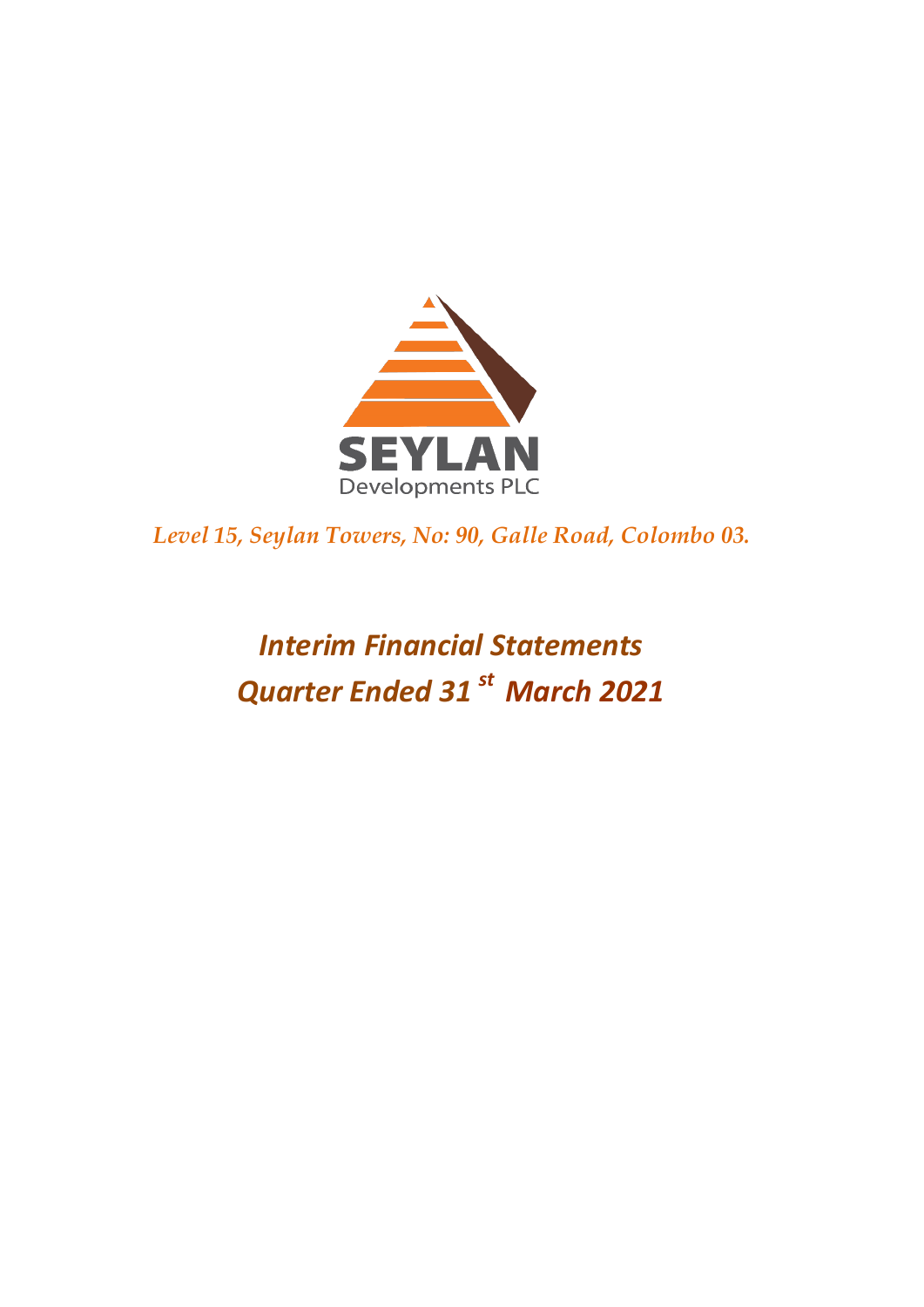# **SEYLAN DEVELOPMENTS PLC**

## **STATEMENT OF FINANCIAL POSITION**

|                                     | MAR 31, 2021 | DEC 31, 2020 | Growth  |
|-------------------------------------|--------------|--------------|---------|
|                                     | (Un Audited) | (Audited)    | $\%$    |
|                                     | Rs '000      | Rs '000      |         |
| <b>Assets</b>                       |              |              |         |
| <b>Non Current Assets</b>           |              |              |         |
| Property, plant & equipment         | 2,389        | 2,658        | (10.10) |
| Investment property                 | 5,499,649    | 5,488,880    | 0.20    |
| Other investments                   | 198,495      | 203,568      | (2.49)  |
| <b>Total Non Current Assets</b>     | 5,700,533    |              | 0.10    |
|                                     |              | 5,695,106    |         |
| <b>Current Assets</b>               |              |              |         |
| Inventories                         | 4,154        | 4,236        | (1.95)  |
| Trade and other receivables         | 39,624       | 38,416       | 3.14    |
| Other investments                   | 3,568        | 58,158       | (93.86) |
| Income tax receivable               | 52,573       | 52,573       | (0.00)  |
| Cash and cash equivalents           | 198,074      | 69,317       | 185.75  |
| <b>Total Current Assets</b>         | 297,993      | 222,701      | 33.81   |
|                                     |              |              |         |
| <b>Total Assets</b>                 | 5,998,526    | 5,917,807    | 1.36    |
|                                     |              |              |         |
| <b>Equity and Liabilities</b>       |              |              |         |
| <b>Equity</b>                       |              |              |         |
| Stated capital                      | 1,644,392    | 1,644,392    |         |
| Reserves                            | 495,766      | 496,714      | (0.19)  |
| Retained earnings                   | 2,942,833    | 2,960,814    | (0.61)  |
|                                     | 5,082,991    | 5,101,920    | (0.37)  |
| Non Current Liabilities             |              |              |         |
| Deferred tax liability              | 604,730      | 684,269      | (11.62) |
|                                     | 604,730      | 684,269      | (11.62) |
|                                     |              |              |         |
| <b>Current Liabilities</b>          |              |              |         |
| Other liabilities                   | 310,805      | 131,618      | 136.14  |
|                                     | 310,805      | 131,618      | 136.14  |
|                                     |              |              |         |
| <b>Total Equity and Liabilities</b> | 5,998,526    | 5,917,807    | 1.36    |
| Net Asset per Share                 | 34.35        | 34.48        |         |

\* The Financial Statements have been prepared in compliance with the requirements of the Companies Act no 7 of 2007 .

\* The above figures are subject to audit and has been prepared in compliance with the Rule 7.4 of the CSE Listing Rules and Sri Lanka Accounting Standard - LKAS 34 - Interim Financial Reporting.

*Sgd. Sgd.*

**Kapila Ariyaratne Somadasa Palihawadana** Chairman Deputy Chairman

*Sgd.* **Nirmala Arangalage ( Mrs )** Head of Finance

**27th April 2021**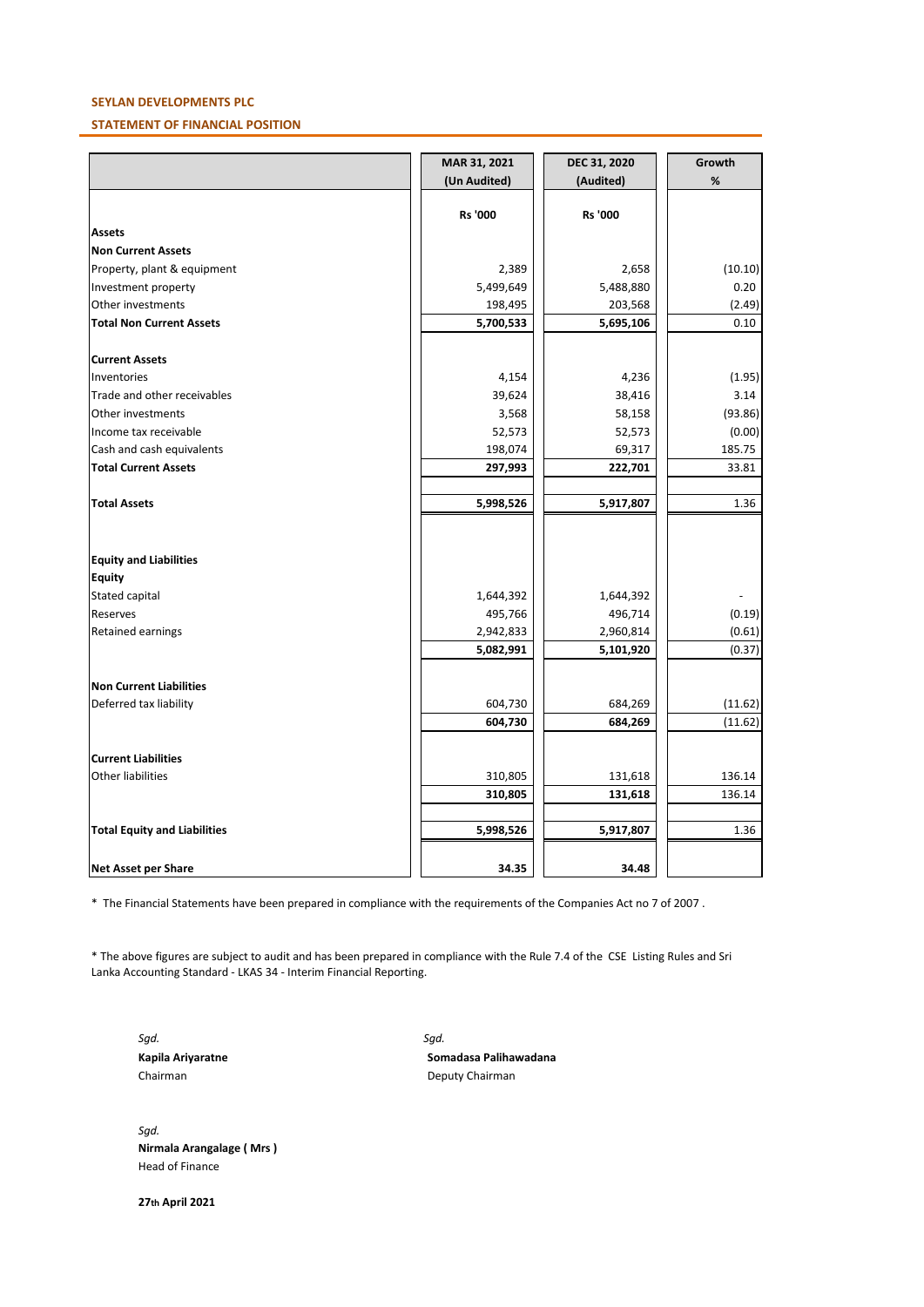# **SEYLAN DEVELOPMENTS PLC STATEMENT OF PROFIT OR LOSS AND OTHER COMPREHENSIVE INCOME**

|                                                              | FOR THE QUARTER ENDED |                |          |
|--------------------------------------------------------------|-----------------------|----------------|----------|
|                                                              | <b>MAR 31,</b>        | <b>MAR 31,</b> |          |
|                                                              | 2021                  | 2020           |          |
|                                                              | (Un Audited)          | (Un Audited)   | Growth   |
|                                                              | <b>Rs</b> '000        | <b>Rs</b> '000 | $\%$     |
|                                                              |                       |                |          |
| Rental Income                                                | 85,219                | 80,211         | 6.24     |
| Other Income                                                 | 6,237                 | 1,351          | 361.57   |
|                                                              | 91,456                | 81,562         | 12.13    |
| <b>Operating Expenses</b>                                    | (19, 632)             | (24, 276)      | (19.13)  |
| <b>Operating Profit</b>                                      | 71,824                | 57,286         | 25.38    |
| Net Finance income                                           | 8,319                 | 4,146          | 100.64   |
| Profit / (Loss) Before Taxation                              | 80,143                | 61,432         | 30.46    |
| Taxation                                                     | 79,434                | (17, 244)      | (560.65) |
| <b>Profit After Taxation</b>                                 | 159,577               | 44,188         | 261.13   |
| Other comprehensive income                                   |                       |                |          |
| Net losses on investment in debt instruments                 |                       |                |          |
| measured at fair value through other comprehensive<br>income | (1,053)               | 1,110          | (194.82) |
| Deferred tax on components of other comprehensive<br>income  | 105                   | (111)          | 216      |
| Other comprehensive income for the period, net of            |                       |                |          |
| income tax                                                   | (948)                 | 999            | (194.90) |
| Total comprehensive income for the period                    | 158,629               | 45,187         | 251.05   |
|                                                              |                       |                |          |
|                                                              | $Rs$                  | $Rs$           |          |
| Earnings / (Loss) Per Share                                  | 1.08                  | 0.30           |          |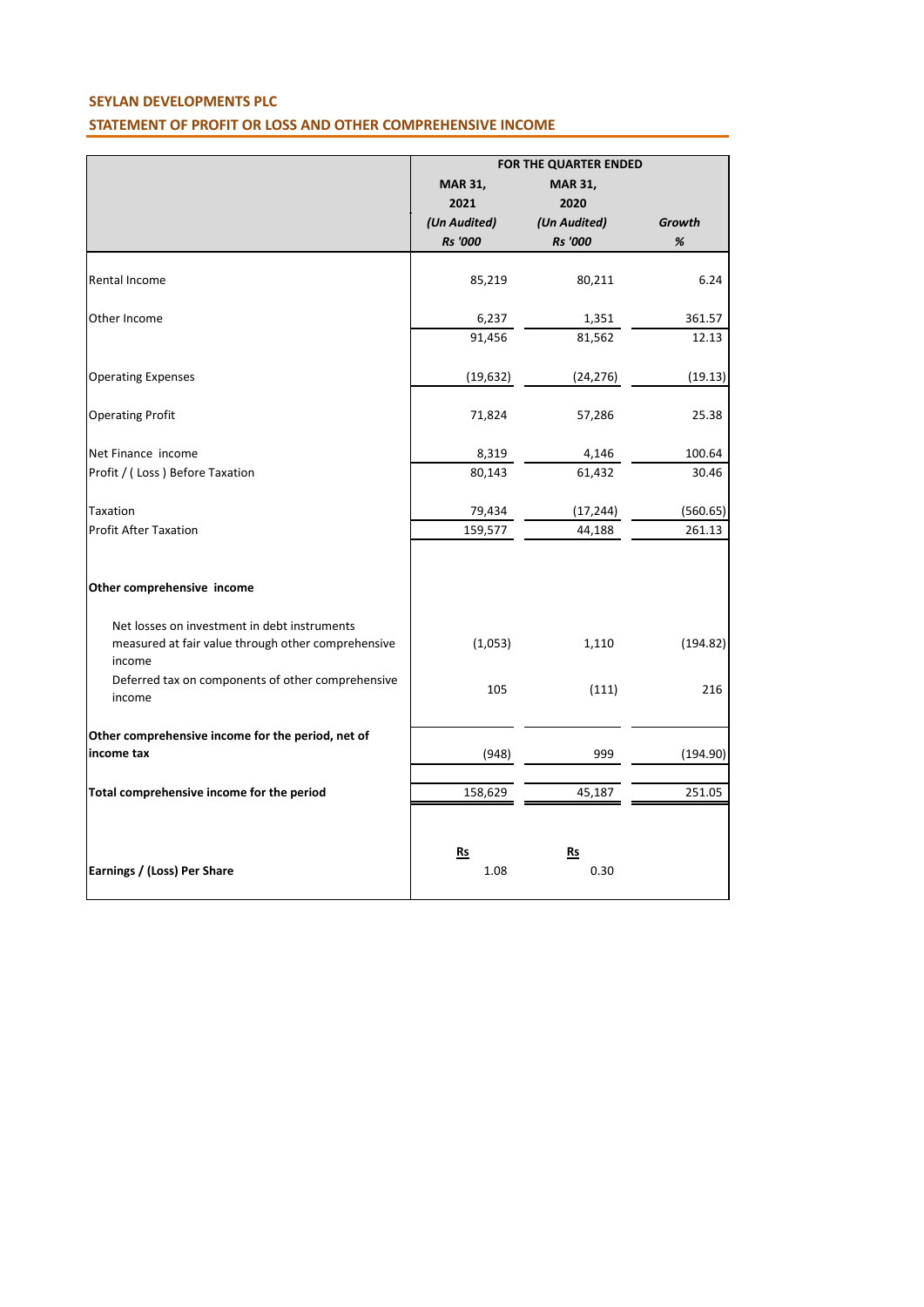#### **SEYLAN DEVELOPMENTS PLC**

#### **STATEMENT OF CHANGES IN EQUITY**

|                                                             | <b>Stated capital</b> | Capital reserve | Revaluation               | <b>Fair value</b>         | Retained                   | <b>Total</b>   |
|-------------------------------------------------------------|-----------------------|-----------------|---------------------------|---------------------------|----------------------------|----------------|
|                                                             | Rs '000               | <b>Rs '000</b>  | reserve<br><b>Rs '000</b> | reserve<br><b>Rs</b> '000 | earnings<br><b>Rs</b> '000 | <b>Rs '000</b> |
|                                                             |                       |                 |                           |                           |                            |                |
| Balance as at 01.01.2020                                    | 1,644,392             | 525,494         | 1,627                     | (41, 024)                 | 2,863,203                  | 4,993,692      |
| Total Comprehensive Income for the period                   |                       |                 |                           |                           |                            |                |
| <b>Profit or Loss</b>                                       |                       |                 |                           | $\overline{\phantom{a}}$  | 44,188                     | 44,188         |
| <b>Other Comprehensive Income</b>                           |                       |                 |                           |                           |                            |                |
| Net losses on investment in debt instruments measured       |                       |                 |                           |                           |                            |                |
| at fair value through other comprehensive income            |                       |                 |                           | 1,110                     |                            | 1,110          |
| Deferred tax on components of other comprehensive           |                       |                 |                           |                           |                            |                |
| income                                                      |                       |                 |                           | (111)                     |                            | (111)          |
|                                                             | $\sim$                | $\sim$          | $\overline{\phantom{a}}$  | 999                       | $\sim$                     | 999            |
| Total Comprehensive Income for the period                   |                       |                 |                           | 999                       | 44,188                     | 45,187         |
|                                                             |                       |                 |                           |                           |                            |                |
| Balance as at 31.03.2020                                    | 1,644,392             | 525,494         | 1,627                     | (40, 025)                 | 2,907,391                  | 5,038,879      |
|                                                             |                       |                 |                           |                           |                            |                |
| Balance as at 01.01.2021                                    | 1,644,392             | 525,494         | 1,627                     | (30, 407)                 | 2,960,814                  | 5,101,920      |
| Total Comprehensive Income for the period                   |                       |                 |                           |                           |                            |                |
| <b>Profit or Loss</b>                                       |                       |                 |                           |                           | 159,577                    | 159,577        |
| <b>Other Comprehensive Income</b>                           |                       |                 |                           |                           |                            |                |
| Net fair value change in investment in debt instruments     |                       |                 |                           |                           |                            |                |
| measured at fair value through other comprehensive          |                       |                 |                           |                           |                            |                |
| income<br>Deferred tax on components of other comprehensive |                       |                 |                           | (1,053)                   |                            | (1,053)        |
| income                                                      |                       |                 |                           | 105                       |                            | 105            |
|                                                             |                       | ÷.              | ä,                        | (948)                     | $\bar{a}$                  | (948)          |
|                                                             |                       |                 |                           |                           |                            |                |
| Total Comprehensive Income for the period                   | $\sim$                | $\sim$          | ٠                         | (948)                     | 159,577                    | 158,629        |
|                                                             |                       |                 |                           |                           |                            |                |
| Transactions recorded directly in equity                    |                       |                 |                           |                           |                            |                |
| <b>Dividend Declared</b>                                    |                       |                 |                           |                           | (177, 558)                 | (177, 558)     |
|                                                             |                       |                 |                           |                           |                            |                |
| Balance as at 31.03.2021                                    | 1,644,392             | 525,494         | 1,627                     | (31, 355)                 | 2,942,833                  | 5,082,991      |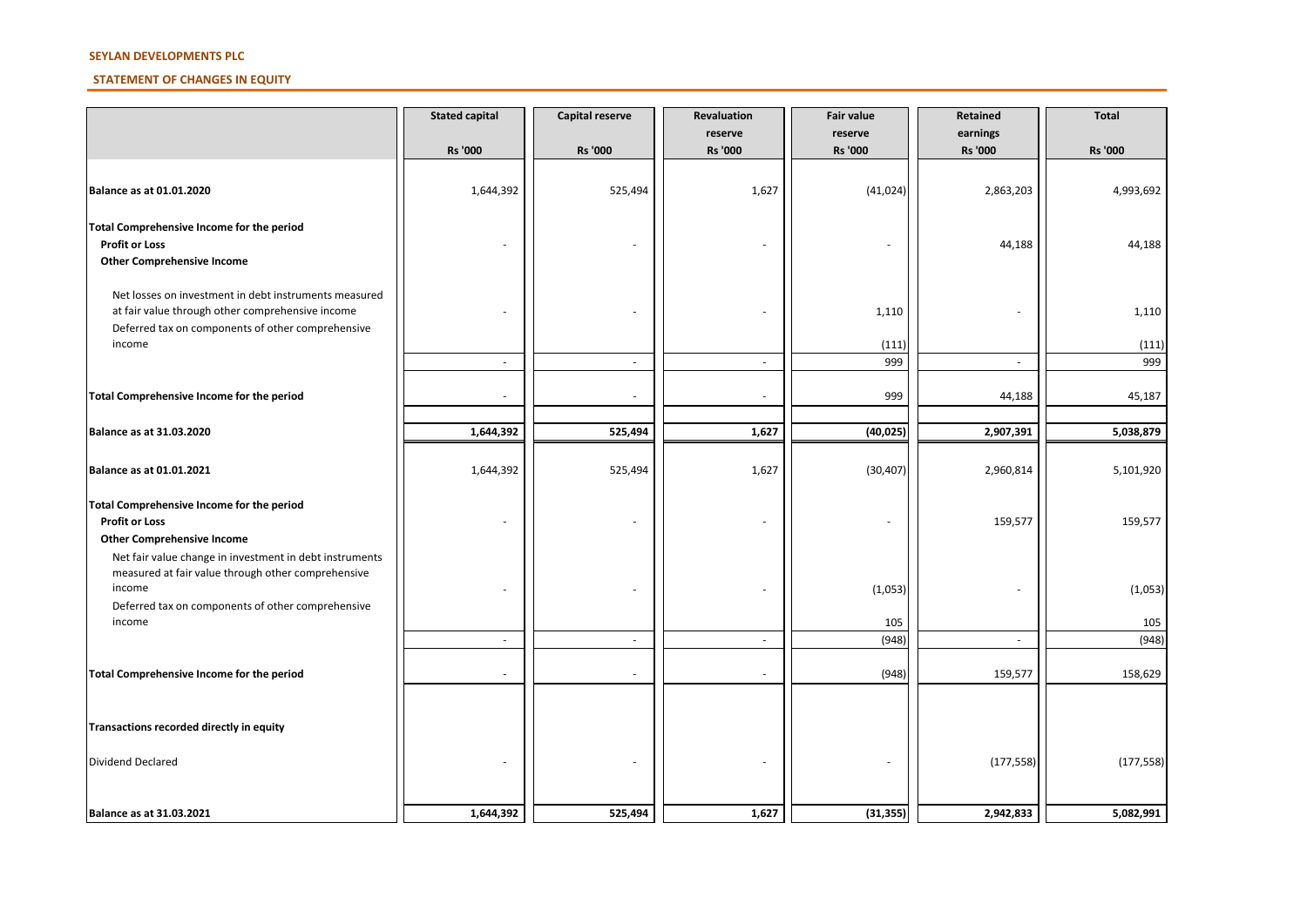# **SEYLAN DEVELOPMENTS PLC CASH FLOW STATEMENT**

| For the period                                                    | 01.01.21 - 31.03.21<br>(Un Audited)<br>Rs. 000 | 01.01.20 - 31.03.20<br>(Un Audited)<br><b>Rs. 000</b> |
|-------------------------------------------------------------------|------------------------------------------------|-------------------------------------------------------|
| <b>Cash Flows from Operating Activities</b>                       |                                                |                                                       |
| Receipt from other Operating Activities                           | 91,456                                         | 81,562                                                |
| Cash payments to Employees, Suppliers<br><b>Interest Payments</b> | (19, 364)<br>(35)                              | (24, 123)<br>(1)                                      |
| Operating profit before changes in operating assets               | 72,057                                         | 57,438                                                |
| (Increase)/Decrease in operating assets :                         |                                                |                                                       |
| <b>Stock &amp; Receivables</b>                                    | (1, 125)                                       | (9,944)                                               |
| Increase/(Decrease) in operating liabilities :                    |                                                |                                                       |
| Deposits & Trade payables                                         | 1,630                                          | 3,053                                                 |
| <b>Cash Generated from Operations</b>                             | 72,562                                         | 50,547                                                |
| Income tax paid                                                   |                                                |                                                       |
| <b>Net cash from Operating Activities</b>                         | 72,562                                         | 50,547                                                |
| <b>Cash Flows from Investing Activities</b>                       |                                                |                                                       |
| Interest Received                                                 | 7,246                                          | 7,344                                                 |
| Purchase of non-dealing Securities                                | (7, 425)                                       | (6,060)                                               |
| Disposal of non-dealing Securities                                | 67,143                                         | 10,108                                                |
| Additions to Investment Properties                                | (10, 769)                                      | (3, 124)                                              |
| <b>Net cash from Investing Activities</b>                         | 56,195                                         | 8,268                                                 |
|                                                                   |                                                |                                                       |
| Net increase in cash and cash equivalents                         | 128,757                                        | 58,815                                                |
| Cash and Cash equivalents at beginning of period                  | 69,317                                         | 64,008                                                |
| Cash and Cash Equivalents at end of period                        | 198,074                                        | 122,823                                               |
| <b>Reconciliation of Cash and Cash Equivalents</b>                |                                                |                                                       |
| Cash and Short Term Funds                                         | 198,074                                        | 122,823                                               |
|                                                                   | 198,074                                        | 122,823                                               |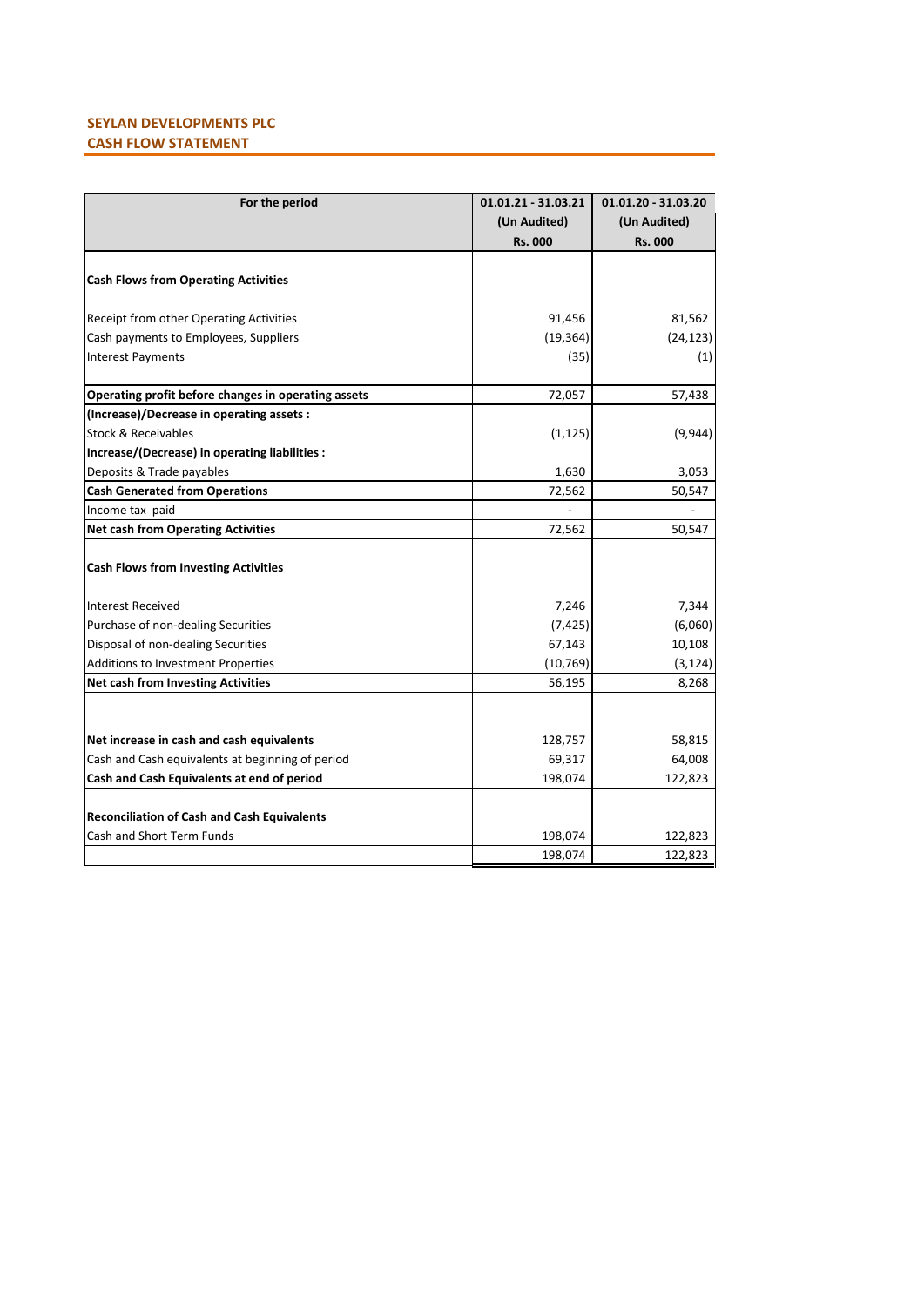## **SEYLAN DEVELOPMENTS PLC**

## **Notes to the Financial Statements**

## **1 General**

Seylan Developments PLC (the "Company") is a "Public Quoted Company" and a Limited Liability Company Incorporated and domiciled in Sri Lanka and listed on the Colombo Stock Exchange.

- The Company's registered office is situated at Level 15, Seylan Towers, No. 90, Galle Road, Colombo 03.
- The Company is in the business of development of property, administration & maintenance.
- The Company is a subsidiary of Seylan Bank PLC.
- The staff strength of the Company as at 31st March 2021 is 20 (2020 21).

## **2 Accounting Policies**

There are no changes to the accounting policies & method of computation since the publication of the last Annual Report. The interim Financial Statements are presented in accordance with LKAS 34, Interim Financial Reporting. The Interim Financial Statements should be read in conjunction with the Annual Financial Statements for the year ended December 31, 2020 which have been prepared in accordance with LKAS / SLFRS.

## **3 Events After the Reporting Period**

There have been no material events after the reporting period that would require adjustments / disclosures in the Financial Statements.

#### **4 Stated Capital**

| 73,982,430 Ordinary Shares @ Rs. 10/- each | 739.824.300   |
|--------------------------------------------|---------------|
| 73,982,430 Ordinary Shares @ Rs. 11/- each | 813.806.730   |
| Share Premium                              | 90,760,620    |
|                                            | 1,644,391,650 |

#### **5 Share price movement**

|                              |               | <b>Quarter Ended</b> |               |  |
|------------------------------|---------------|----------------------|---------------|--|
|                              | 31.03.2021    | 31.03.2020           | 31.12.2020    |  |
|                              |               |                      |               |  |
| <b>Highest Price</b>         | 17.70         | 12.00                | 14.70         |  |
| <b>Lowest Price</b>          | 14.30         | 9.50                 | 11.40         |  |
| <b>Last Traded Price</b>     | 15.30         | 9.60                 | 14.40         |  |
| <b>Market Capitalization</b> | 2,263,862,358 | 1,420,462,656        | 2,130,693,984 |  |
|                              |               |                      |               |  |

#### **6 Contingent Assets and Contingent Liabilities**

There are no Contingent Liabilities as at the reporting date other than what is disclosed below;

(a) Income Tax for the year of assessment 2012/13 (Rs: 9,269,763/-, Assessment no: ITA 15301100123 V1) determined by the Commissioner General of Inland Revenue have been referred to the Tax Appeals Commssion.

Based on the available information and current status of above cases, the Board of Directors are of the opinion that the outcome of any actions will be favorable to Company and will not have any material impact on the Financial Statements.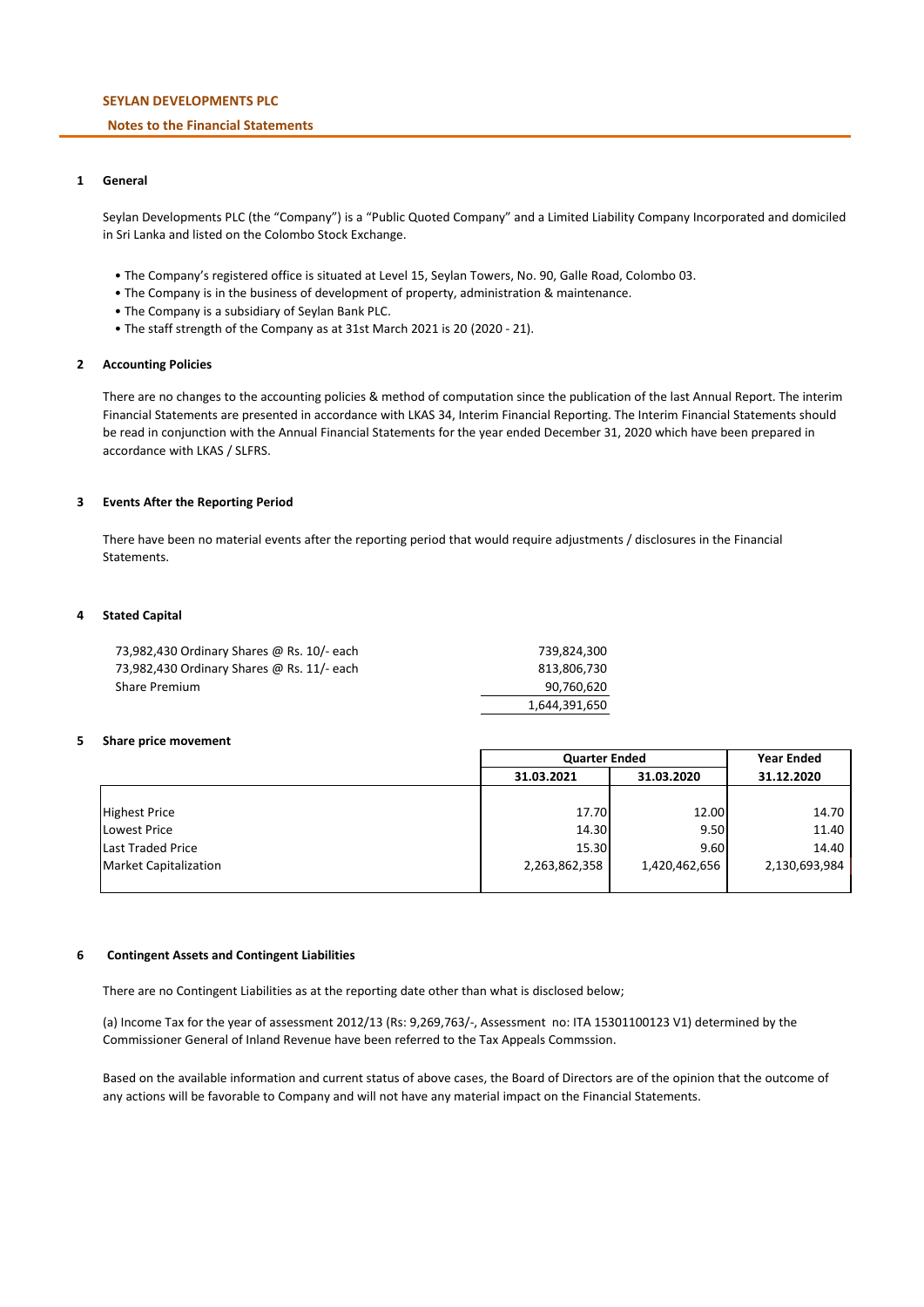## **7 Comparative Information**

Comparative figures have been re-stated / adjusted where necessary, to conform to the current period presentation.

## **8 Others**

## **(i) Income Tax and Net deferred tax liability**

It has been gazetted to reduce income tax rate on companies from 28% to 24% as an amendment to the Inland Revenue Act No. 24 of 2017(effective from 1st January 2020). The above amendment is considered as substantially enacted as at the reporting date and the tax rate was adapted accordingly in the computation of income tax including deferred tax as 24%.

### **(ii) First and Final Dividend**

The Company declared and approved first and final Dividend of Rs: 1.20 per share to Ordinary Shareholders who were registered as at 30th March 2021 as approved by the Shareholders at the Annual General Meeting held on 30th March 2021.